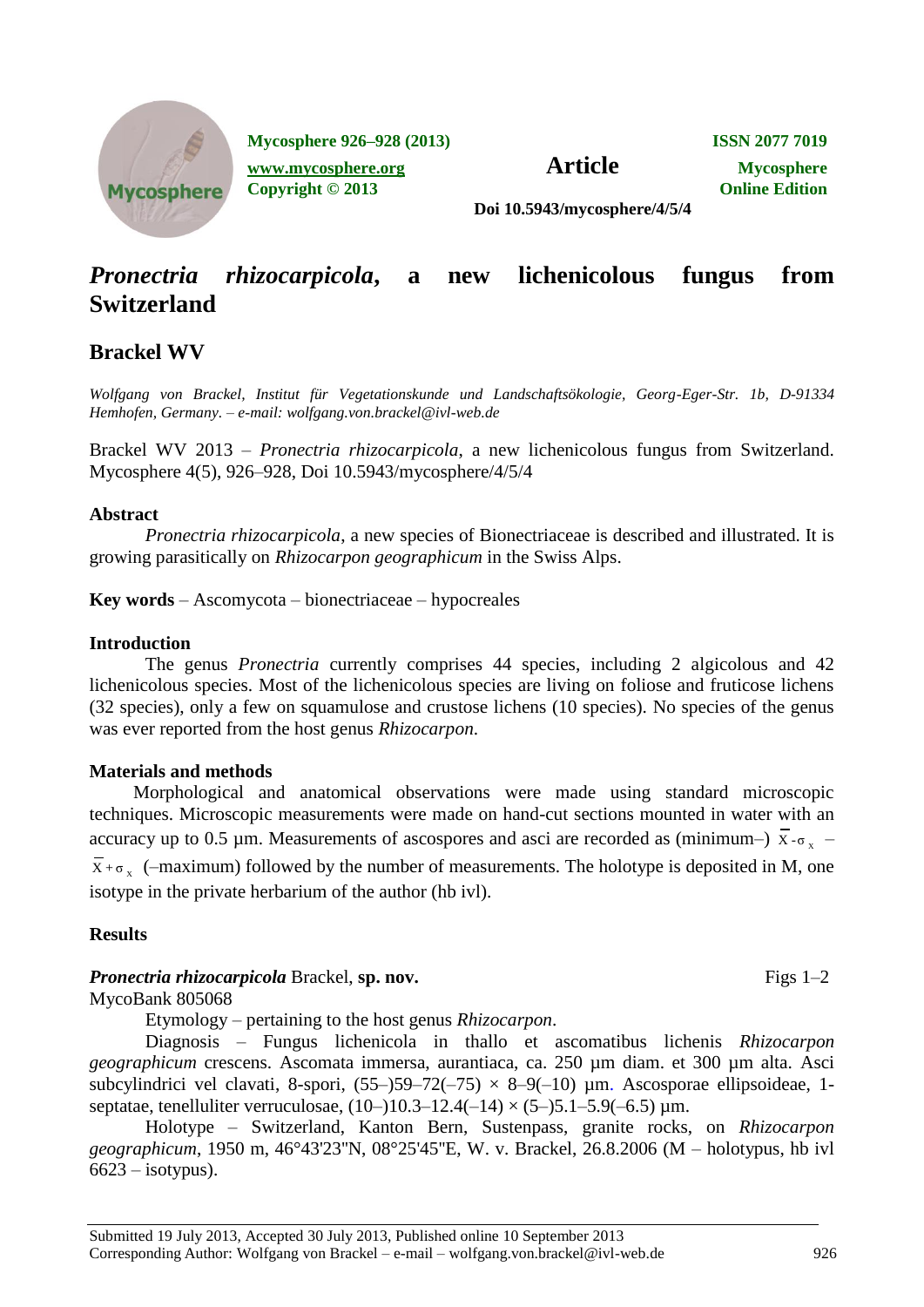Description – Ascomata completely immersed in the host thallus and apothecia, only the ostiolar region visible, scattered, obpyriform, c. 250 µm wide and 300 µm high, deep orange in exposed parts, papilla truncate, 80–100 µm wide, without hairs; ostiole lined with periphyses c. 1 um thick; ascomatal wall hyaline to very pale orange,  $15-25$  um thick, formed by  $4-7$  rows of cells; these in cross section  $3-9 \times 1-3$  µm, applanate, thick-walled with narrow lumina on the outer, thin-walled on the inner side of the wall, in surface view of textura angularis with cells of 4–9 µm across, K–, I–, lactic acid –; centrum without or with few oil drops. Paraphyses absent at maturity. Asci subcylindrical to clavate, (6–)8-spored, apically truncate, wall not thickened, only ascoplasm I+ dextroid,  $(55-59-72(-75) \times 8-9(-10)$  µm (n = 10). Ascospores obliquely monostichous or partly distichous in the asci, ellipsoid, hyaline, 1-septate, with cells only slightly different in size and shape, the upper one being somewhat broader and more rounded, not or slightly constricted at the septum, thick-walled, delicately verruculose at high magnification, rarely with small guttules,  $(10-)10.3-12.4(-14) \times (5-)5.1-5.9(-6.5) \mu m$ ,  $1/b = (1.7-)1.8-2.3(-2.8)$   $(n = 40)$ .

Distribution and host – The new species is known only from the type locality in Switzerland, growing on *Rhizocarpon geographicum*. The infected regions of the host thallus are discoloured and finally killed.

Discussion – With its orange, immersed perithecia without setae, the lack of persistent interascal filaments, 2-septate ascospores and the K– reacting peridial wall the new species clearly belongs to the genus *Pronectria*. All members of the genus are more or less specific to one host species, genus, or closely related genera. No *Pronectria* species was described from the host genus *Rhizocarpon* or other members of the family Rhizocarpaceae. Three species on other host genera with similar dimensions of the ascospores have to be compared with the new species: *P. dillmaniae* Zhurb. (on *Catapyrenium*) is distinguished by intensively orange- or brownish-red and smaller perithecia [(125–)200(–250) × (100–)150(–200) µm]. *P. diplococca* Kocourk. et al. (on *Collema*) also has smaller perithecia and the ascospores are disintegrating. *P. robergei* (Mont. & Desm.) Lowen (on *Peltigera* and *Solorina*) seems to be a heterogenous taxon (Zhurbenko 2009) and its ascospore dimensions cover a wide range  $[8-16 \times (3-)4-8 \text{ µm}]$ , including those of the new species. However, the ascospores in *P. robergei* generally are narrowly ellipsoid  $[1/b = (1.5-2.6-3.8(-6.0))$ , the single cells more different from each other with a rounded upper and an attenuated lower one, guttulate, and they are biseriately arranged in the asci. Applying the recently published key to lichenicolous *Pronectria* species (Khodosovtsev et al. 2012) to the new species leads to no result.



**Fig 1** – *Pronectria rhizocarpicola* (holotypus): A: asci with ascospores. B: ascospores.